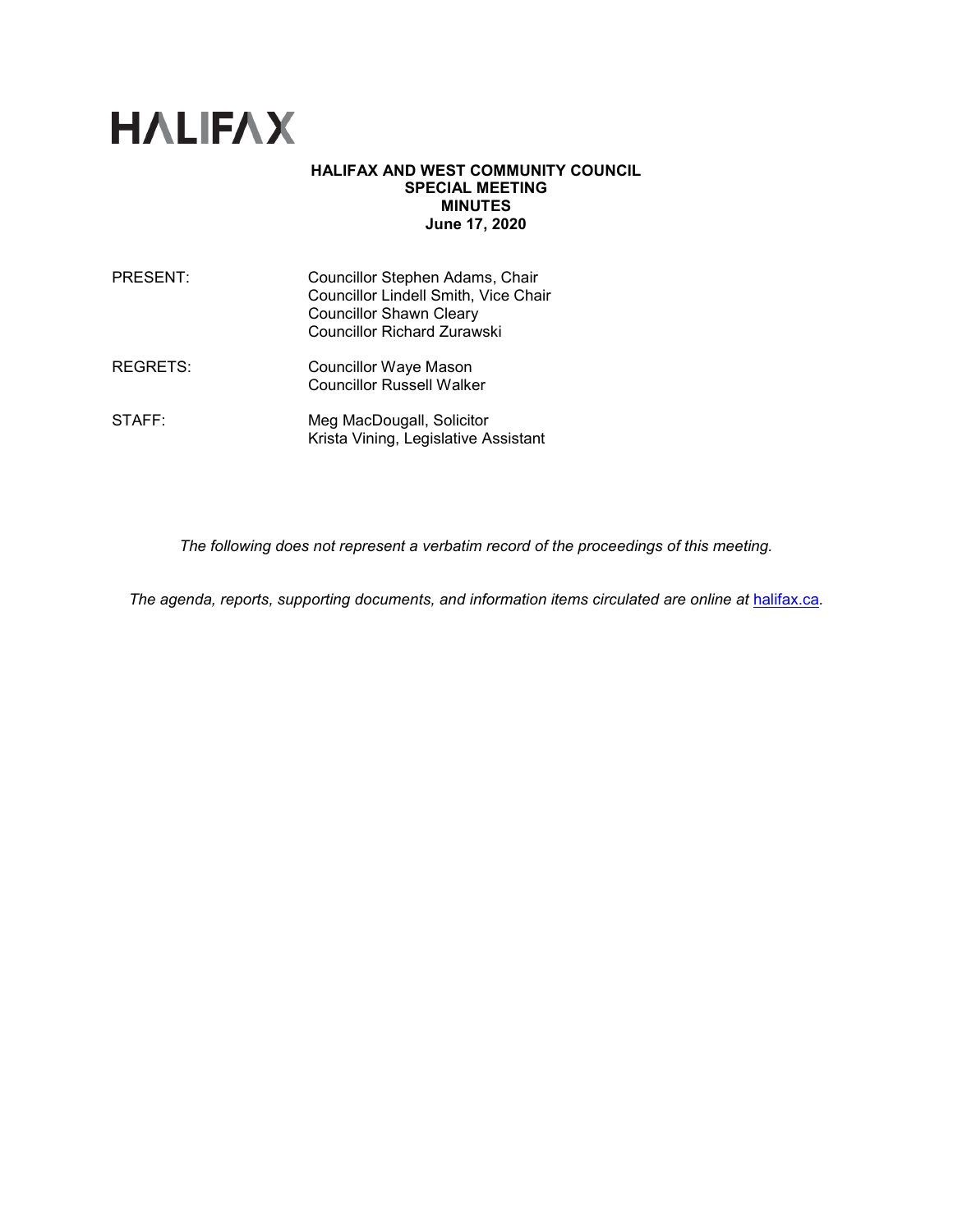*The meeting was called to order at 2:00 p.m. and adjourned at 2:11 p.m.*

# **1. CALL TO ORDER**

The Chair called the meeting to order at 2:00 p.m.

# **2. APPROVAL OF THE ORDER OF BUSINESS**

#### Additions:

*In accordance with Administrative Order One, Section 10 Special Meetings of Council: (1) Subject to section 31 regarding quorum, at a special meeting of the Council, the Council shall only consider or decide upon a matter set forth in the notice calling the special meeting, unless all the Members that may be elected to the Council consent to considering or deciding on an additional matter.*

5.2 MEMBERS OF COMMUNITY COUNCIL 5.2.1 Councillor Cleary – Rezoning Lands to Urban Reserve on Williams Lake

The Legislative Assistant confirmed receipt of written confirmation from all members of the Community Council agreeing to the addition.

MOVED by Councillor Cleary, seconded by Councillor Smith

# **THAT the agenda be approved as amended.**

# **MOTION PUT AND PASSED.**

# **3. CALL FOR DECLARATION OF CONFLICT OF INTERESTS – NONE**

- **4. CORRESPONDENCE, PETITIONS & DELEGATIONS**
- **4.1 Correspondence – None 4.2 Petitions – None**

# **5. REPORTS**

**5.1 STAFF**

#### **5.1.1 Case 22906: Discharging Development Agreement for 2900 Agricola Street, Halifax**

The following was before Community Council:

• A staff recommendation report dated May 21, 2020.

MOVED by Councillor Smith, seconded by Councillor Cleary

#### **THAT Halifax and West Community Council:**

**1. Approve, by resolution, the Discharging Development Agreement, which shall be substantially of the same form as set out in Attachment A of the staff report dated May 21, 2020; and 2. Require the Discharging Development Agreement be signed by the property owner within 240 days, or any extension thereof granted by Council on request of the property owner, from the date of final approval by Council and any other bodies as necessary, including applicable appeal periods, whichever is later; otherwise this approval will be void and obligations arising hereunder shall be at an end.** 

**MOTION PUT AND PASSED.**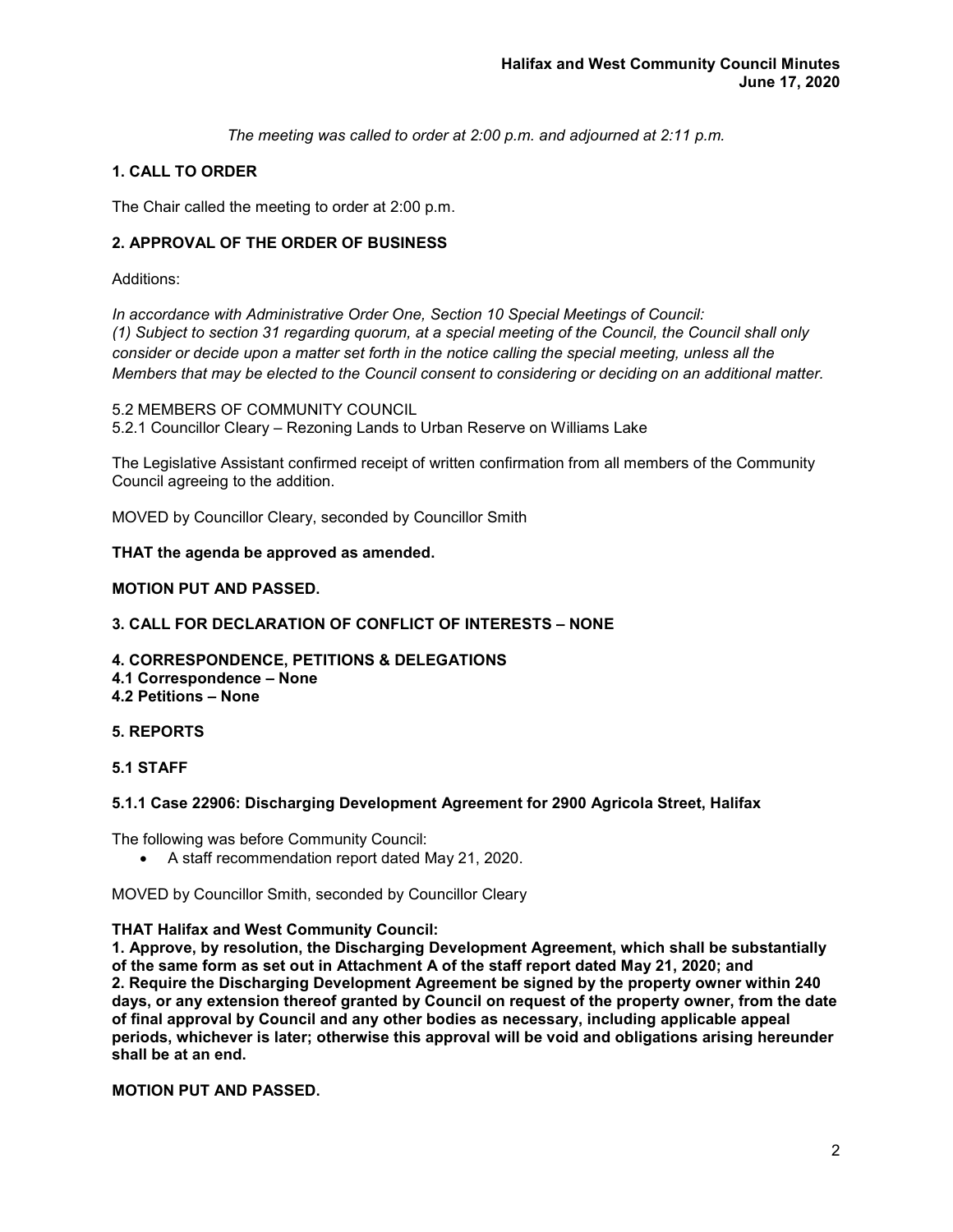#### **5.1.2 Case 22640: Land Use By-law Amendment to Rezone 1686 Prospect Bay Road, 1688 Prospect Bay Road, and Lot 4RC, Prospect**

The following was before Community Council:

• A staff recommendation report dated March 24, 2020.

MOVED by Councillor Cleary, seconded by Councillor Smith

**THAT Halifax and West Community Council give First Reading to consider approval of the proposed amendment to Schedule A, the zoning map of the Land Use By-law for Planning District 4, as set out in Attachment A of the staff report dated March 24, 2020, to rezone 1686 Prospect Bay Road, 1688 Prospect Bay Road, and Lot 4RC, Prospect from the P-2 (Community Facility) Zone to the RRB-1 (Rural Residential B-1) Zone to permit residential development, and schedule a public hearing.**

# **MOTION PUT AND PASSED.**

Public Hearing scheduled for July 28, 2020.

# **5.1.3 Case 22503: Amendment to the Land Use By-law for Halifax Mainland for properties of Percy Street and Joseph Howe Drive, Halifax**

The following was before Community Council:

• A staff recommendation report dated April 16, 2020.

MOVED by Councillor Cleary, seconded by Councillor Zurawski

**THAT Halifax and West Community Council give First Reading to consider approval of the proposed amendments to the Land Use By-law for Halifax Mainland, as set out in Attachment A of the staff report dated April 16, 2020, to allow changes to the method of calculating the maximum building height and clarification of street frontage for properties on Percy Street and Joseph Howe Drive, Halifax and schedule a public hearing.**

#### **MOTION PUT AND PASSED.**

Public Hearing date scheduled for August 11, 2020.

# **5.2 MEMBERS OF COMMUNITY COUNCIL**

#### **5.2.1 Councillor Cleary – Rezoning Lands to Urban Reserve on Williams Lake**

The following was before Community Council:

• A request for Community Council consideration form from Councillor Cleary

MOVED by Councillor Cleary, seconded by Councillor Smith

# **THAT Halifax and West Community Council request a staff report on rezoning all portions of PIDs 00271585, 00323139, 00323147 on and near Williams Lake to Urban Reserve.**

#### **MOTION PUT AND PASSED.**